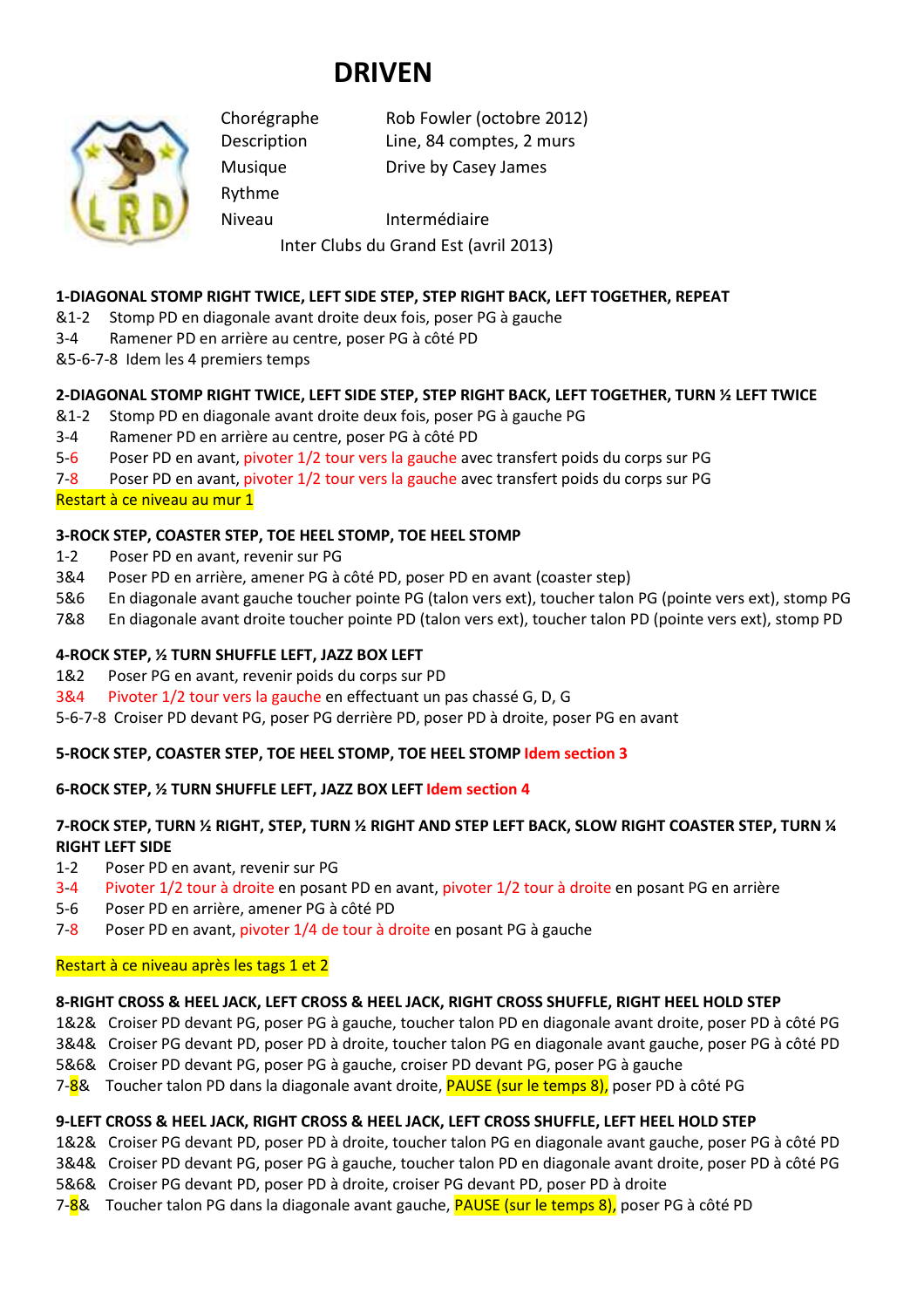#### **10-STEP RIGHT FORWARD, ½ LEFT, TURN ½ LEFT, RIGHT SHUFFLE BACK, LEFT COASTER STEP, WALK WALK**

1-2 Poser PD en avant, pivoter 1/2 tour vers la gauche avec transfert poids du corps sur PG

3&4 Pivoter 1/2 tour vers la gauche en pas chassé D, G, D (finir PD en arrière)

5&6 Poser PG en arrière, poser PD à côté PG, poser PG en avant

7-8 Marcher PD en avant, marcher PG en avant

#### **11-STEP RIGHT FORWARD, ½ LEFT, STEP RIGHT FORWARD, TURN ¼ LEFT**

1-2 Poser PD en avant, pivoter 1/2 tour vers la gauche avec transfert poids du corps sur PG

3-4 Poser PD en avant, pivoter 1/4 tour vers la gauche avec transfert poids du corps sur PG

#### **TAG 1 A l afin du 3ième mur face à 6h00 (le tag se termine face à 9h00)**

1-2 Poser PD en avant, pivoter 1/2 tour vers la gauche avec transfert poids du corps sur PG

3-4 Poser PD en avant, pivoter 1/4 tour vers la gauche avec transfert poids du corps sur PG

Puis recommencer les sections 8-9-10-11

#### **TAG 2 Après le tag 1 et les reprises des sections 8-9-10-11 face à 12h00 (le tag se termine face à 3h00)**

1-2 Poser PD en avant, pivoter 1/2 tour vers la gauche avec transfert poids du corps sur PG

3-4 Poser PD en avant, pivoter 1/4 tour vers la gauche avec transfert poids du corps sur PG Puis recommencer les sections 8-9-et jusqu'au temps 6 de la section 10

Pour terminer la section 10 : 7-8 Poser PD en avant, pivoter 1/4 tour vers la gauche avec transfert poids sur PG

#### **Après le tag 2 et les sections 8-9 et 10 modifiée danser la section 1 puis le finish**

#### **FINISH**

1-2 Poser PD en avant, pivoter 1/2 tour à gauche avec transfert poids du corps sur PG

3-4 Poser PD en avant, pivoter 1/2 tour à gauche avec transfert poids du corps sur PG

Puis tourner le bras droit sur le côté (comme les ailes d'un moulin)

Chorégraphie traduite par Sylvie Source : www.kickit.to

http://littlerockdancers.fr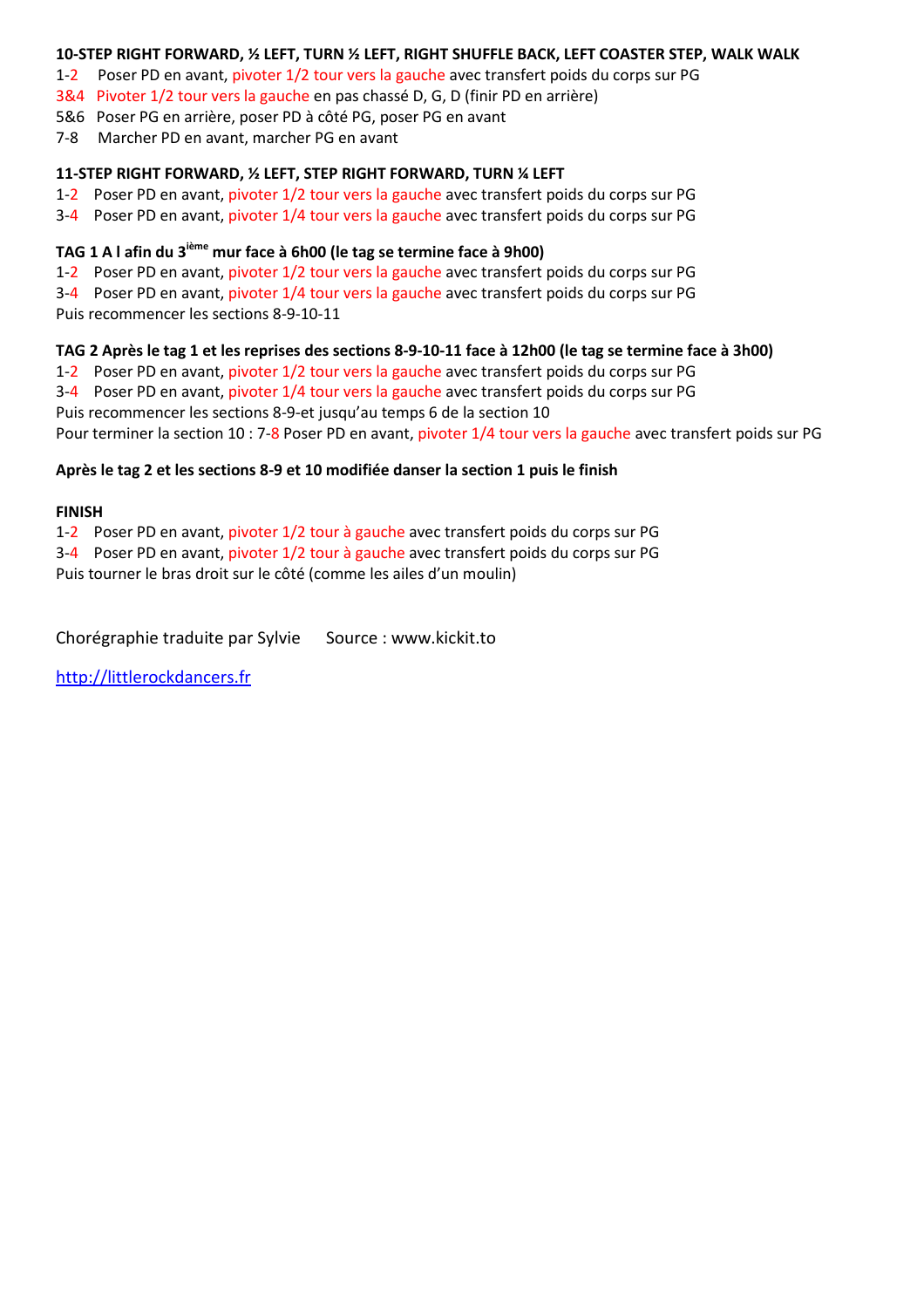Driven Choreographed by Rob Fowler

Description:84 count, 2 wall, intermediate line dance Musique:**Drive** by Casey James [CD: Casey James / **Internal**]

 Start dancing on lyrics DIAGONAL STOMP RIGHT TWICE, LEFT SIDE STEP, STEP RIGHT BACK, LEFT TOGETHER, REPEAT &1-2Stomp right diagonally forward, stomp right diagonally forward, step left side 3-4Step right back, step left together &5-6Stomp right diagonally forward, stomp right diagonally forward, step left side 7-8Step right back, step left together DIAGONAL STOMP RIGHT TWICE, LEFT SIDE STEP, STEP RIGHT BACK, LEFT TOGETHER, TURN ½ LEFT TWICE &1-2Stomp right diagonally forward, stomp right diagonally forward, step left side 3-4Step right back, step left together 5-6Step right forward, turn ½ left (weight to left) 7-8Step right forward, turn ½ left (weight to left) Restart from here on wall 1 ROCK STEP, COASTER STEP, TOE HEEL STOMP, TOE HEEL STOMP 1-2Rock right forward, recover to left 3&4Right coaster step 5&6Touch left diagonally forward (heel out), touch left heel diagonally forward (toe out), stomp left forward 7&8Touch right diagonally forward (heel out), touch right heel diagonally forward (toe out), stomp right forward ROCK STEP, ½ TURN SHUFFLE LEFT, JAZZ BOX LEFT 1-2Rock left forward, recover to right 3&4Chassé back left-right-left turning ½ left 5-6Cross right over, step left back 7-8Step right side, step left forward ROCK STEP, COASTER STEP, TOE HEEL STOMP, TOE HEEL STOMP 1-2Rock right forward, recover to left 3&4Right coaster step 5&6Touch left diagonally forward (heel out), touch left heel diagonally forward (toe out), stomp left forward 7&8Touch right diagonally forward (heel out), touch right heel diagonally forward (toe out), stomp right forward ROCK STEP, ½ TURN SHUFFLE LEFT, JAZZ BOX LEFT

1-2Rock left forward, recover to right

3&4Chassé back left-right-left turning ½ left

5-6Cross right over, step left back

7-8Step right side, step left forward

ROCK STEP, TURN ½ RIGHT, STEP, TURN ½ RIGHT AND STEP LEFT BACK, SLOW RIGHT COASTER STEP, TURN ¼ RIGHT LEFT SIDE

1-2Rock right forward, recover to left

3-4Turn ½ right and step right forward, turn ½ right and step left back

5-6Step right back, step left together

7-8Step right forward, turn ¼ right and step left side

On wall 4, insert the tag here and continue dancing with the next section

RIGHT CROSS & HEEL JACK, LEFT CROSS & HEEL JACK, RIGHT CROSS SHUFFLE, RIGHT HEEL HOLD STEP

1&2&Cross right over, step left side, touch right heel diagonally forward, step right together

3&4&Cross left over, step right side, touch left heel diagonally forward, step left together

5&6&Cross right over, step left side, cross right over, step left side

7-8&Touch right heel diagonally forward, hold, step right together